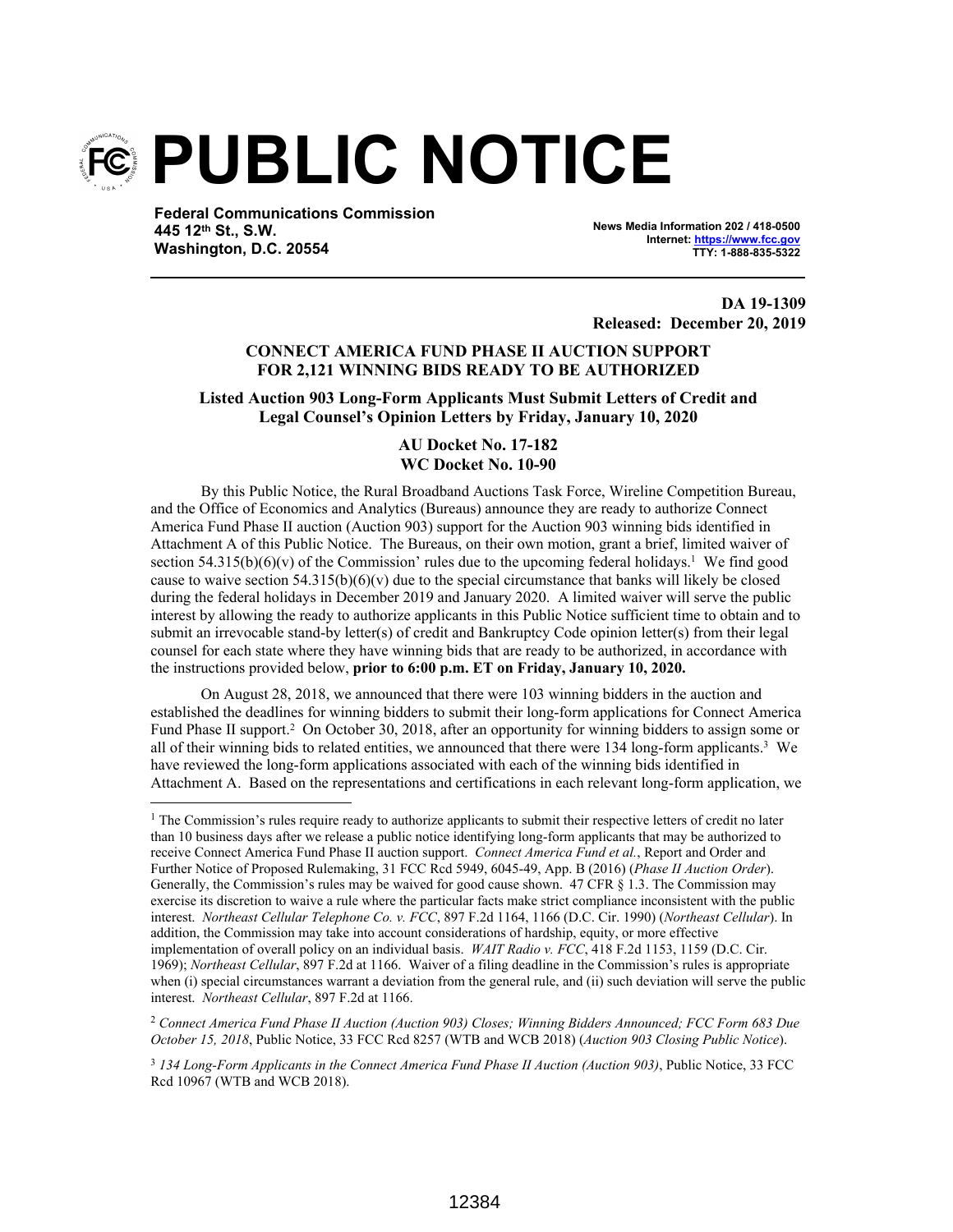are prepared to authorize support, subject to submission of the required letter(s) of credit and Bankruptcy Code opinion letter(s), for each of the winning bids identified in Attachment A.<sup>4</sup>

*Wisper Waiver.* Auction 903 long-form applicants were required to certify that they are eligible telecommunications carriers (ETCs) throughout their service territory and to submit appropriate documentation supporting such certification on or before February  $25$ ,  $2019$ .<sup>5</sup> We find good cause to waive this deadline for Wisper ISP, Inc. (Wisper) in Oklahoma.<sup>6</sup> Generally, the Commission's rules may be waived for good cause shown.<sup>7</sup> The Commission has found that waiver of this deadline is appropriate when an ETC designation proceeding is not yet complete by the deadline despite the good faith efforts of the long-form applicant, and explained that it would presume such good faith efforts when the petitioner submitted its petition to the relevant authority within 30 days of the release of the *Auction 903 Closing*  Public Notice.<sup>8</sup> Even though Wisper did not file its ETC petition within the 30-day time-frame, we find Wisper's delay does not rise to the level of lack of good faith that should result in its default, for the reasons discussed below.

In an opposition to Wisper's petition for waiver, Conexon, an intervenor in the state designation proceeding, argues the Bureau should deny the petition due to Wisper's lack of due diligence and good faith in pursuing its application before the Oklahoma Corporation Commission (OCC).<sup>9</sup> In support of its arguments, Conexon relays several issues from the state proceeding.<sup>10</sup> Conexon further challenges Wisper's reliance in its waiver petition on a prior Bureau decision to grant a petition for waiver of the ETC deadline in the rural broadband experiments and suggests that instead a different prior Bureau denial of the same deadline should "compel the same result" here.<sup>11</sup> Wisper disputes Conexon's various allegations and states that it "reasonably believed that its ETC application would be approved in sufficient time to meet the FCC's February 25, 2019 deadline."<sup>12</sup>

6 Wisper ISP, Inc. Petition for Waiver of the ETC Deadline (filed Feb. 25, 2019) (Wisper Petition for Waiver). The Commission has delegated to the Wireline Competition Bureau the authority to grant waivers of the filing deadline. *See Phase II Auction Order*, 31 FCC Rcd at 6003, para. 153 & n.315.

7 47 CFR § 1.3. Waiver of the Commission's rules is appropriate only if both: (1) special circumstances warrant a deviation from the general rule, and (2) such deviation will serve the public interest. *See Northeast Cellular Tel. Co. v. FCC*, 897 F.2d 1164, 1166 (D.C. Cir. 1990) (citing *WAIT Radio v. FCC*, 418 F.2d 1153, 1157-59 (D.C. Cir. 1969), *cert. denied*, 93 S.Ct. 461 (1972)).

<sup>8</sup> *See Auction 903 Closing Public Notice*, 33 FCC Rcd at 8268, para. 35 (citing *Phase II Auction Order*, 31 FCC Rcd at 6002-03, paras. 152-53).

<sup>9</sup> *See* Conexon Opposition to Wisper ISP, Inc. Petition for Waiver of Deadline for ETC Designation, at 4-16 (filed June 12, 2019) (Conexon Opposition); Conexon Reply to Wisper's Opposition of Conexon, LLC to Petition of Waiver of Deadline for ETC Designation, at 3-8 (filed Aug. 14, 2019) (Conexon Reply).

<sup>10</sup> Conexon Opposition at 5-6 (accusing Wisper of pursuing a strategy of delay and misrepresentation of its performance obligations in the state proceeding); at 7 (noting Wisper received a rebuke from the OCC Administrative Law Judge during the state proceeding); at 8 (alleging Wisper deliberately chose to wait three months after the presumptive 30-day deadline to file); at 8-15 (disputing Wisper's criticisms of Conexon's actions during the state proceeding); *see also* Conexon Reply at 3-6.

<sup>11</sup> *See* Conexon Opposition at 4-5 (citing *Connect America Fund*, *Rural Broadband Experiments*, 31 FCC Rcd 853 (WCB 2016) (finding Electric Power Board of Chattanooga did not provide evidence of good faith in support of its petition for waiver of the ETC deadline)), and 15-16 (citing *Wireline Competition Bureau Announces Rural Broadband Experiments Support for 13 Provisionally Selected Bids is Ready to Be Authorized*, 30 FCC Rcd 5038, (continued….)

<sup>4</sup> *See* 47 CFR § 54.315(b)(6)(v).

<sup>5</sup> 47 CFR § 54.315(b)(5); *see also Connect America Fund Phase II Auction Scheduled for July 24, 2018; Notice and Filing Requirements and Other Procedures for Auction 903*, Public Notice, 33 FCC Rcd at 1519, para. 315 (2018) (*Auction 903 Procedures Public Notice*); *Phase II Auction Order*, 31 FCC Rcd at 5999, 6002-05, paras. 141, 149-56.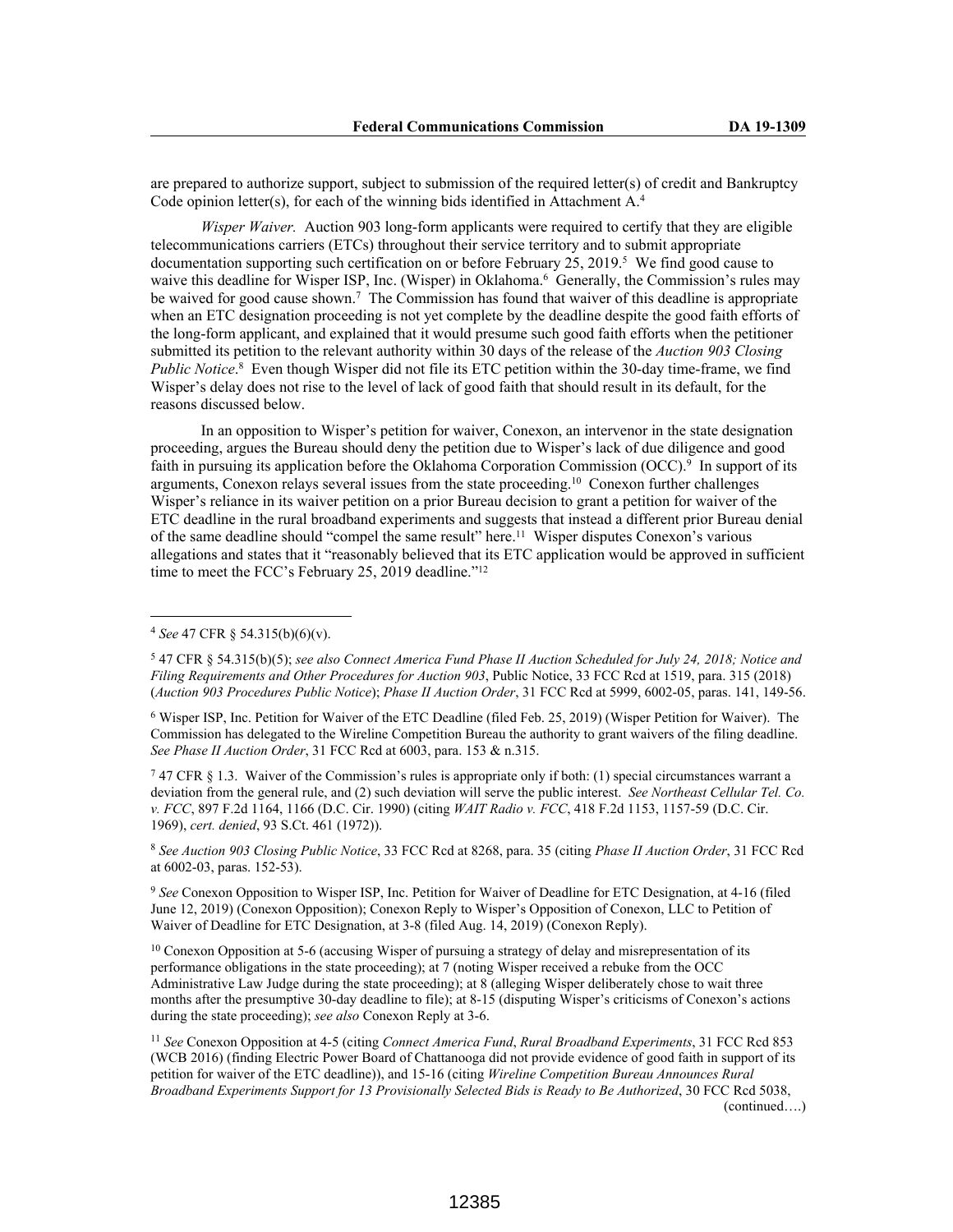Based on the totality of the circumstances, we find that Wisper's late-filed ETC designation did not delay the Commission's long-form application review process or the provision of voice and broadband services to consumers living in the areas where Wisper was awarded support. As we found in Auction 903, other applicants filed their ETC designation applications with their respective state commissions after the 30-day good faith period, and did not delay the Commission's long-form review process.<sup>13</sup> Wisper's circumstances did not rise to the level of lack of good faith that previously led the Bureau to find in default a provisionally selected rural broadband experiments winner that had provided no explanation or defense of its failure to submit its ETC application to its respective state commission, as well as its failure to meet the associated Commission deadline to submit proof of ETC designation.<sup>14</sup> Unlike that case, here Wisper did file an ETC application with the state in advance of the deadline to submit its ETC designation proof; kept Commission staff apprised of its ongoing state ETC proceedings, including in Oklahoma; and ultimately submitted an ETC designation from the OCC.

Finally, Wisper timely submitted proof of ETC designation in Kansas<sup>15</sup> and in Missouri.<sup>16</sup> We accept as valid and timely submitted those states' designations.

*Westfield Gas & Electric Light Department Default*. Westfield Gas & Electric Light Department notified us that it does not intend to pursue one of its winning bids, listed in Attachment B, and therefore Auction 903 support will not be authorized for that bid.<sup>17</sup> Westfield Gas & Electric Light Department is in default for that bid and subject to forfeiture.<sup>18</sup> We will refer this defaulting bidder to the Enforcement Bureau. The Commission expects all bidders to act in good faith and is taking voluntary defaults very seriously.

In the event of an auction default, a base for feiture per violation of \$3,000 may be imposed.<sup>19</sup> So that this base forfeiture amount is not disproportionate to the amount of a winning bidder's bid, the Commission has limited the total base forfeiture to five percent of the bidder's total assigned support for the bid for the support term.<sup>20</sup> Notwithstanding this limitation, the total base forfeiture will also be (Continued from previous page)

5039 (WCB 2015) (finding Skybeam acted in good faith by filing its ETC application within 14 days of being announced and the state scheduled a meeting to consider the application after the deadline).

<sup>12</sup> *See* Wisper ISP, Inc. Supplement to Petition for Waiver of the ETC Deadline at 1-2 (filed Apr. 26, 2019); *see also generally*, Reply of Wisper ISP, Inc., to Opposition of Conexon, LLC (filed June 26, 2019).

<sup>13</sup> *See also Telecommunications Carriers Eligible for Universal Service Support et al.*, WC Docket No. 09-197, Order, 34 FCC Rcd 2934, 2942-43, paras. 31-32 (WCB 2019) (waiving the CAF II auction deadline for submitting proof of ETC designation, including for a petitioner that filed its applications days before the deadline); *Telecommunications Carriers Eligible for Universal Service Support et al.*, WC Docket No. 09-197, Order, 34 FCC Rcd 1966, 1974-75, para. 31 (WCB 2019) (waiving the CAF II auction deadline for submitting proof of ETC designation, including for two petitioners that filed applications a month before the deadline).

<sup>14</sup> *See Connect America Fund*, *Rural Broadband Experiments*, 31 FCC Rcd 853 (WCB 2015) (denying petition for waiver due to no evidence of extraordinary circumstances or good faith efforts and finding petitioner in default).

<sup>15</sup> Conexon urges the Commission to declare Wisper in default in Kansas because the ETC designation issued to Wisper was "premised on Wisper's erroneous understatement of broadband speeds." Conexon Opposition at 17-18. Kansas subsequently issued a corrected designation order, which Wisper submitted to the FCC prior to being found ready to authorize, properly stating Wisper's obligation to offer 100/20 Mbps as opposed to 25/3 Mbps. *See* 47 CFR § 54.315(b)(6)(iii) ("An applicant may be afforded an opportunity to make minor modifications to amend its application or correct defects noted by the applicant, the Commission, the Administrator, or other parties.").

<sup>16</sup> Conexon notes it has filed an appeal with the Missouri Court of Appeals raising various procedural and substantive issues related to the Missouri Public Service Commission's grant of ETC status to Wisper, but the state's jurisdiction does not appear to be in dispute nor does there appear to be any stay of the ETC designation. Conexon Opposition at 18; *see also* 47 U.S.C. § 214(e)(2).

<sup>17</sup> Westfield Gas & Electric Light Department is included in both Attachments A and B because it has decided to pursue all but one of its bids in Massachusetts.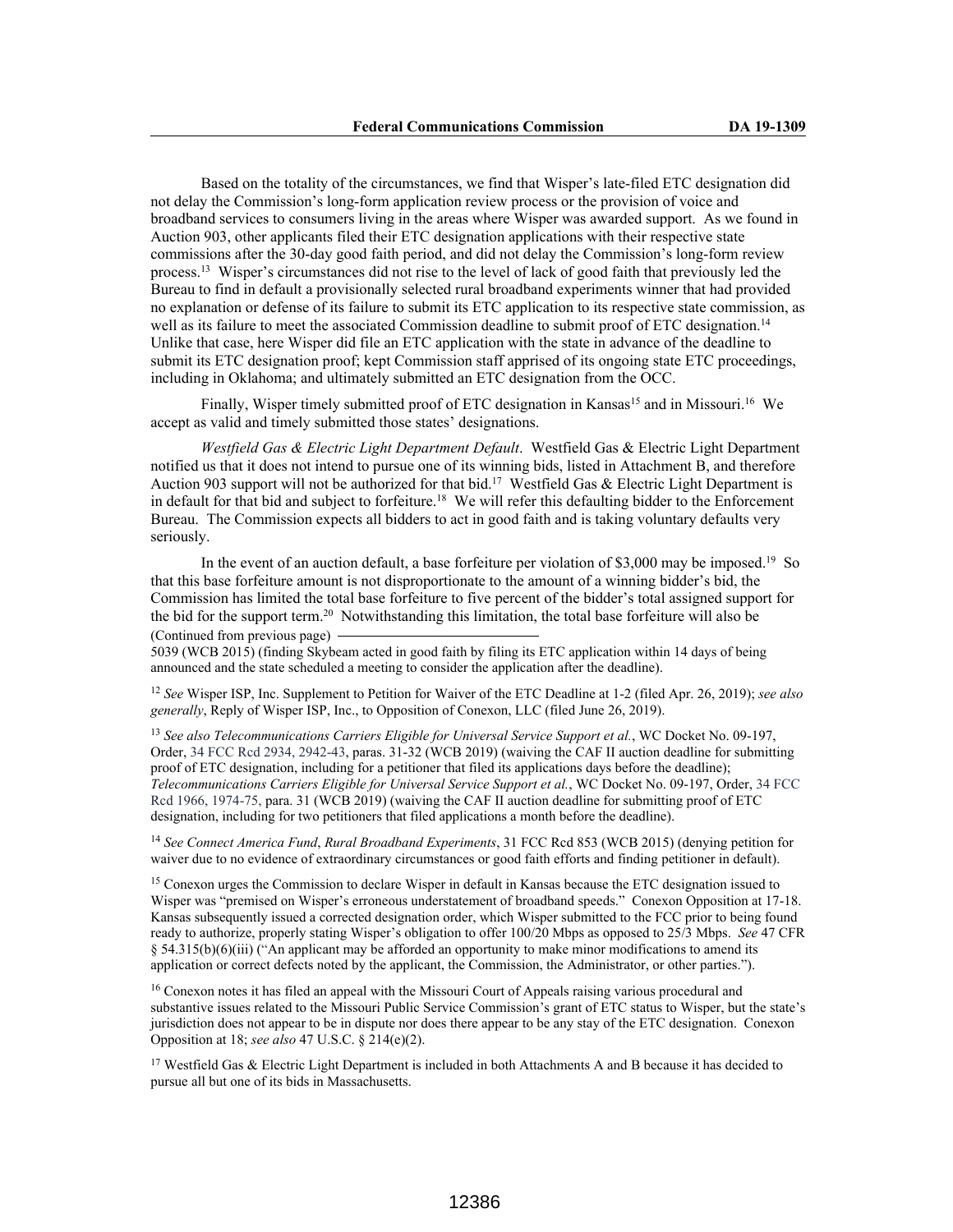subject to adjustment upward or downward based on the criteria set forth in the Commission's forfeiture guidelines.<sup>21</sup> A violation is defined as any form of default with respect to the minimum geographic unit eligible for bidding.<sup>22</sup> In other words, there shall be separate apparent violations for each census block group assigned in a bid.

Commission staff are reviewing information that is submitted with long-form applications on a rolling basis. Accordingly, a long-form applicant that was not included in this Public Notice but that has submitted all of the required information will be included in a future Public Notice once Commission staff finalizes its review of the long-form application.

Pursuant to section  $54.315(b)(6)(v)$  of the Commission' rules, the long-form applicants identified in Attachment A that may be authorized to receive Connect America Fund Phase II auction support, must submit an irrevocable stand-by letter(s) of credit, issued in substantially the same form as set forth in the model letter of credit provided in Appendix B of the *Phase II Auction Order*<sup>23</sup>by a bank that is acceptable to the Commission by **6:00 p.m. ET on Friday, January 10, 2020.**<sup>24</sup>**Prior to submitting their letters of credit, we encourage long-form applicants to view and share with their issuing banks the Letter of Credit Common Errors List available on USAC's website:** https://www.usac.org/hc/funds/cafphase-ii-auction.aspx.

A separate letter(s) of credit must be submitted for each state where the long-form applicant has winning bids that are ready to be authorized in an amount equal to at least the first year of support in the state.<sup>25</sup> Before a support recipient can receive its next year's support and each year's support thereafter, it must modify, renew, or obtain a new letter of credit to ensure that it is valued at a minimum at the total amount of support that has already been disbursed plus the amount of support that is going to be provided in the next year, subject to certain reductions when the support recipient has substantially met its service milestones.<sup>26</sup>

(Continued from previous page)

<sup>18</sup> *Phase II Auction Order,* 31 FCC Rcd at 5984-85, 6016-94, paras. 104-05, 189-94.

<sup>19</sup> *Id.* at 6000, para. 143; *Auction 903 Procedures Public Notice*, 33 FCC Rcd at 1521, para. 315.

<sup>20</sup> *Phase II Auction Order*, 31 FCC Rcd at 6000-01, para. 144; *Auction 903 Procedures Public Notice*, 33 FCC Rcd at 1521, para. 315. This would occur in situations where the dollar amount associated with the bid is low. For example, assume Bidder A's winning bid includes 100 CBGs for \$100,000 over the 10-year support term. We may impose a base forfeiture of \$5,000 (5 percent of \$100,000) because otherwise the base forfeiture would be \$300,000 (\$3,000 x 100 CBGs), which is three times the entire bid amount. In contrast, if Bidder B's winning bid includes 100 CBGs for \$7,000,000 over the support term, we may impose a base forfeiture of \$300,000 (\$3,000 x 100 CBGs), which is 4.3 percent of the total bid.

<sup>21</sup> *See* 47 U.S.C. § 503(b)(2)(B); 47 CFR § 1.80(b)(8), note to paragraph (b)(8); *Phase II Auction Order*, 31 FCC Rcd at 6000-01, para. 143; *Auction 903 Procedures Public Notice*, 33 FCC Rcd at 1521, para. 315.

<sup>22</sup> *Phase II Auction Order*, 31 FCC Rcd at 6000, para. 144; *Auction 903 Procedures Public Notice*, 33 FCC Rcd at 1521, para. 315.

<sup>23</sup> *Phase II Auction Order*, 31 FCC Rcd at 6045-49, App. B.

<sup>24</sup> The Commission's rules list specific requirements for a bank to be acceptable to the Commission to issue the letter of credit. Those requirements vary for United States banks and non-U.S. banks. *See* 47 CFR § 54.315(c)(2); *Phase II Auction Order*, 31 FCC Rcd at 5992-97, paras. 126-33.

<sup>25</sup> *Phase II Auction Order*, 31 FCC Rcd at 5991, para. 122.

<sup>26</sup> 47 CFR § 54.315(c)(1); *Phase II Auction Order*, 31 FCC Rcd at 5991, 5997, paras. 122, 135. Once an Auction 903 support recipient has met its 60 percent service milestone, its letter of credit may be valued at 90 percent of the total support amount already disbursed plus the amount that will be disbursed in the coming year. Once an Auction 903 support recipient has met its 80 percent service milestone, its letter of credit may be valued at 60 percent of the total support amount already disbursed plus the amount that will be disbursed in the coming year. *See* 47 CFR § (continued….)

12387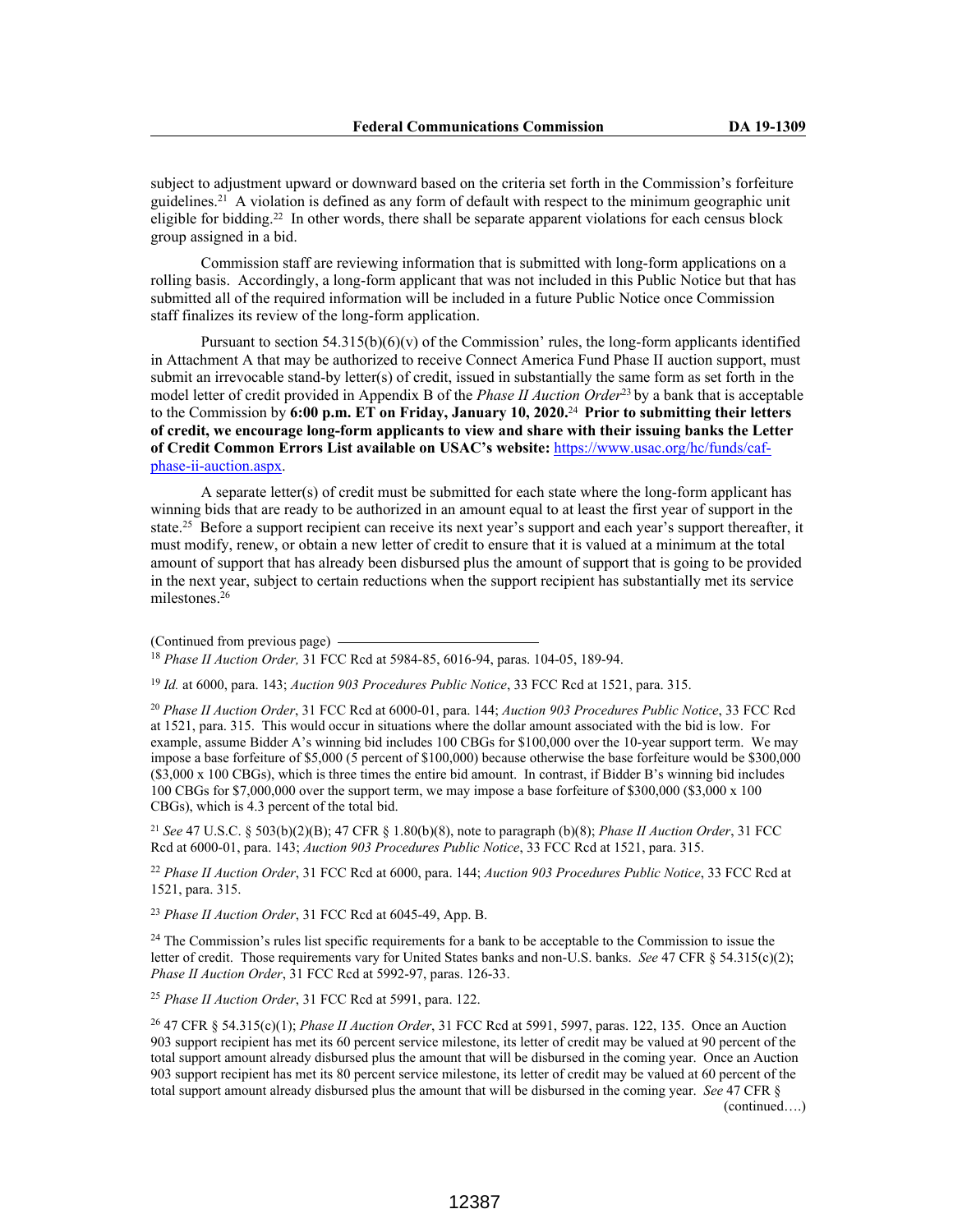An applicant may obtain multiple letters of credit to cover all the bids in the state, but compliance with service milestones will be reviewed on a state-wide basis. Accordingly, if a long-form applicant chooses to obtain a letter of credit for each of its winning bids in a state and defaults, a draw on *all* of the letters of credit covering *all* of the bids in the state will be authorized.<sup>27</sup>

In addition, a long-form applicant is required to provide with the letter of credit an opinion letter from legal counsel clearly stating, subject only to customary assumptions, limitations, and qualifications, that, in a proceeding under the Bankruptcy Code, the bankruptcy court would not treat the letter of credit or proceeds of the letter of credit as property of the long-form applicant's bankruptcy estate, or the bankruptcy estate of any other bidder-related entity requesting issuance of the letter of credit, under section 541 of the Bankruptcy Code.<sup>28</sup>

By future public notice, we will authorize support for specific winning bids for which all requirements, including submission of the letter of credit and opinion letter, have been met.

Details concerning the next steps are set forth below.

## **Instructions for Submission of Letter of Credit and Opinion Letter**

Long-form applicants identified in Attachment A of this Public Notice must submit a letter(s) of credit and opinion letter(s) for each state where it has winning bids identified in Attachment A. The minimum amount of the first letter of credit for each state is determined by adding up the first year of support listed in Attachment A for each winning bid in the state. The letter(s) of credit and opinion letter(s) submitted to the Universal Service Administrative Company (USAC) must reference the relevant study area code as listed in Attachment A.

The original of the letter of credit and opinion letter must be submitted to USAC by the applicable deadline –**prior to 6:00 p.m. ET on Friday, January 10, 2020**, at the following address: Universal Service Administrative Company (USAC), High Cost Program, CAF Phase II Auction LOC, 700 12th Street, NW, Suite 900, Washington, DC 20005. We recommend that each long-form applicant send the originals of both the letter of credit and the opinion letter by means of delivery requiring signature. These documents may be sent to the attention of Joanne Kim.

A copy of the letter of credit and opinion letter must also be submitted in the FCC Auction System by the applicable deadline—**prior to 6:00 p.m. ET on Friday, January 10, 2020**. An applicant must provide this required information in two attachments. The letter of credit attachment should be uploaded using the "Letter of Credit" attachment type, and the opinion letter attachment should be uploaded using the "Letter of Credit Opinion Letter" attachment type. Each attachment must be uploaded within the applicant's long-form application to each relevant winning bid identified in Attachment A of this public notice. Such attachments will be treated as confidential trade secrets and/or commercial information and withheld from routine public inspection.<sup>29</sup> As such, a long-form applicant need not submit a separate section 0.459 confidentiality request for this information with its FCC Form 683.<sup>30</sup>

<sup>30</sup> 47 CFR § 0.459.

<sup>(</sup>Continued from previous page)

<sup>54.315(</sup>c)(1); *Connect America Fund et al.*, Order on Reconsideration, 33 FCC Rcd 1380, 1405, para. 64; *Phase II Auction Order*, 31 FCC Rcd at 5997-98, para. 136.

<sup>27</sup> *Phase II Auction Order*, 31 FCC Rcd at 5991, para. 122 & n.242.

<sup>28</sup> 11 U.S.C. § 541; 47 CFR § 54.315(c)(3); *Phase II Auction Order*, 31 FCC Rcd at 5992, para. 125; *Auction 903 Procedures Public Notice*, 33 FCC Rcd at 1520, para. 313.

<sup>&</sup>lt;sup>29</sup> If a request for public inspection under section 0.461 is made for the long-form applicant's letter of credit or attorney opinion letter, the long-form applicant will be notified and then must justify the continued confidential treatment of the information if it objects to the disclosure. 47 CFR §§ 0.459, 0.461.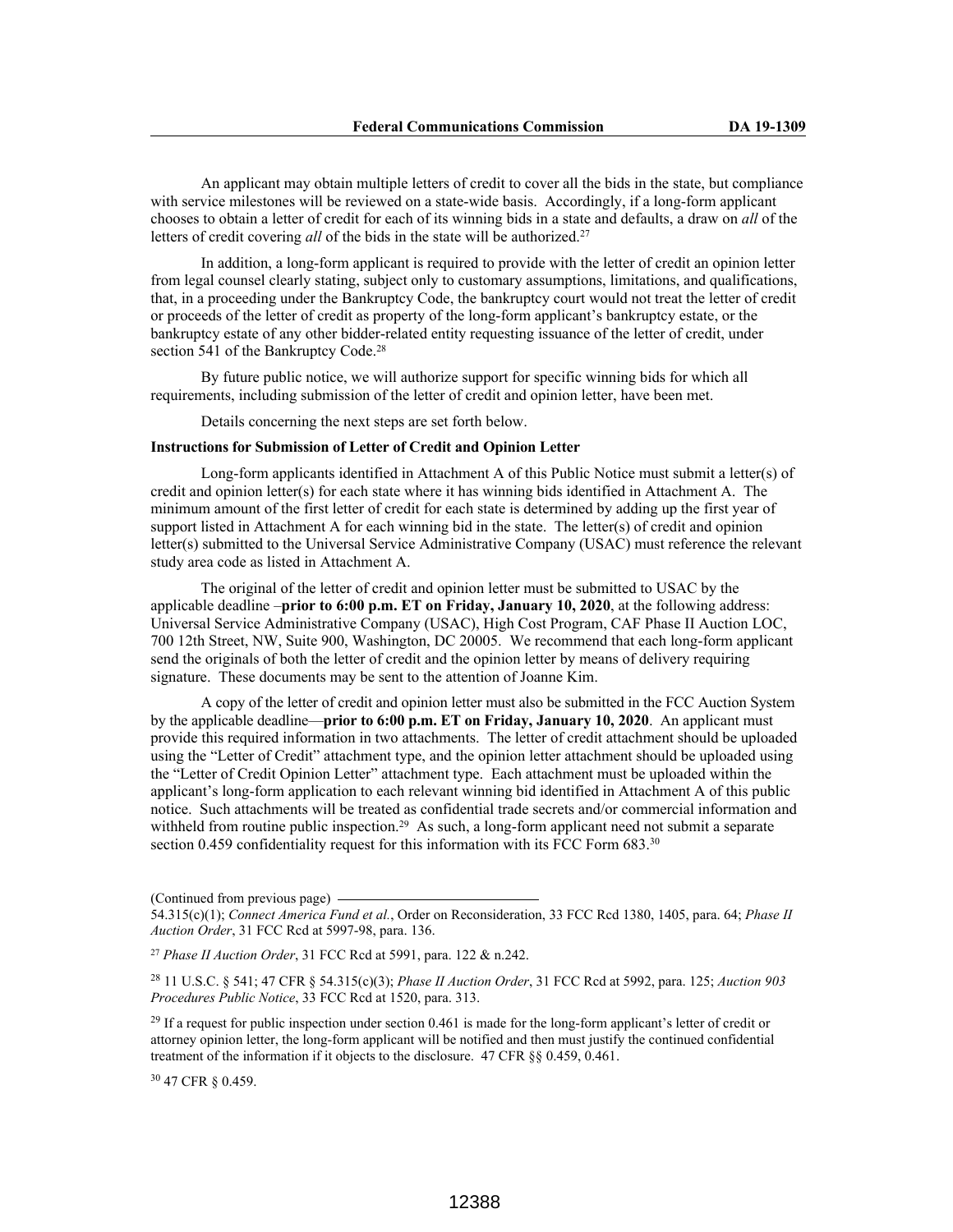Any long-form applicant identified in Attachment A that fails to file the required documents<sup>31</sup> for any of the identified winning bids by the applicable deadline **– prior to 6:00 p.m. ET on Friday, January 10, 2020** – will be in default on such bid(s) and subject to forfeiture.<sup>32</sup>

## **Further Information Contact:**

| <b>Technical Support</b>                      | <b>FCC Auctions Technical Support Hotline</b>      |
|-----------------------------------------------|----------------------------------------------------|
| Electronic Filing                             | $(877)$ 480-3201, option nine; or $(202)$ 414-1250 |
| Auction Application System and CAF II Bidding | $(202)$ 414-1255 (TTY)                             |
| System (Hardware/Software Issues)             | Hours of service: $8:00$ a.m. $-6:00$ p.m. ET,     |
|                                               | Monday through Friday                              |

**General Universal Service Information Wireline Competition Bureau,**

**Press Information** Office of Media Relations, (202) 418-0500

**Telecommunications Access Policy Division** Alexander Minard Lauren Garry Katie King Heidi Lankau (202) 418-7400

**Universal Service Administrative Company** Stephen Snowman (202) 263-1600

## **Auction 903 Information**

General Auction Information, Process, and Procedures

Post-Auction Rules, Policies, and Regulations

## **Office of Economics and Analytics, Auctions Division**  (717) 338-2868

**Rural Broadband Auctions Task Force** Michael Janson, (202) 418-0627 Kirk Burgee, (202) 418-1599 Nathan Eagan, (202) 418-0991 Jonathan McCormack, (202) 418-1065

**Office of Economics and Analytics, Auctions Division**  (202) 418-0660

<sup>31</sup> 47 CFR § 54.313(b)(6)(v).

<sup>32</sup> *Phase II Auction Order*, 31 FCC Rcd at 6000-01, paras. 143-45; *Auction 903 Procedures Public Notice*, 33 FCC Rcd at 1520-21, paras. 314-15*; Auction 903 Closing Public Notice* at 9-10.